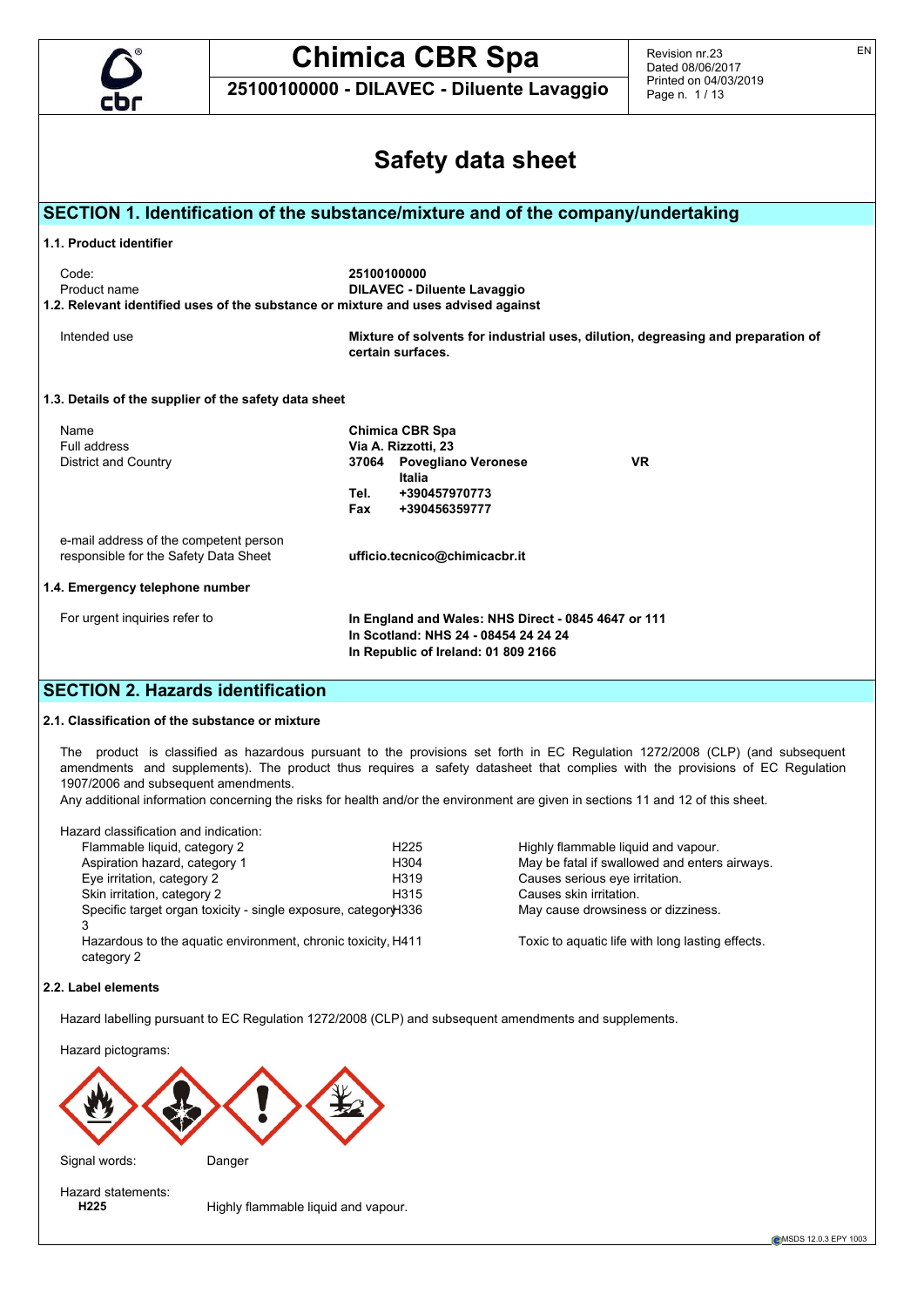

**25100100000 - DILAVEC - Diluente Lavaggio**

Revision nr.23 Dated 08/06/2017 Printed on 04/03/2019 Page n. 2 / 13

**SECTION 2. Hazards identification** ... / >>

| H304 | May be fatal if swallowed and enters airways.    |
|------|--------------------------------------------------|
| H319 | Causes serious eye irritation.                   |
| H315 | Causes skin irritation.                          |
| H336 | May cause drowsiness or dizziness.               |
| H411 | Toxic to aquatic life with long lasting effects. |

Precautionary statements:

| P <sub>264</sub> | Thoroughly wash the exposed body parts after use                           |
|------------------|----------------------------------------------------------------------------|
| P <sub>280</sub> | Wear protective gloves / eye protection / face protection.                 |
| P301+P310        | IF SWALLOWED: immediately call a POISON CENTER or a doctor                 |
| P304+P340        | IF INHALED: remove person to fresh air and keep comfortable for breathing. |
| P370+P378        | In case of fire: Use sand, foam, or dry earth, never use water             |
|                  |                                                                            |
|                  |                                                                            |

| <b>Contains:</b> | N-BUTYL ACETATE                               |
|------------------|-----------------------------------------------|
|                  | METHYL ACETATE                                |
|                  | <b>ACFTONE</b>                                |
|                  | HYDROCARBONS, C7, N-ALCANI, ISOALCANS, CYCLIC |

VOC (Directive 2004/42/EC) :

#### **2.3. Other hazards**

On the basis of available data, the product does not contain any PBT or vPvB in percentage greater than 0,1%.

#### **SECTION 3. Composition/information on ingredients**

#### **3.1. Substances**

Information not relevant

#### **3.2. Mixtures**

**Contains:**

| Identification | Conc. % | Classification 1272/2008 (CLP) |
|----------------|---------|--------------------------------|

**ACETONE**<br>CAS 67-64-1 *CAS 67-64-1* 30 - 50 Flam. Liq. 2 H225, Eye Irrit. 2 H319, STOT SE 3 H336, EUH066 *EC 200-662-2 INDEX 606-001-00-8 Reg. no. 01-2119471330-49-XXXX*

#### **HYDROCARBONS, C7, N-ALCANI, ISOALCANS, CYCLIC**

*CAS N.A.* 30 - 50 Flam. Liq. 2 H225, Asp. Tox. 1 H304, Skin Irrit. 2 H315, STOT SE 3 H336, Aquatic Chronic 2 H411, Nota C

*EC 927-510-4 INDEX N.A. Reg. no. 01-2119475515-33-XXXX*

**METHYL ACETATE**<br>CAS 79-20-9 *CAS 79-20-9* 10 - 20 Flam. Liq. 2 H225, Eye Irrit. 2 H319, STOT SE 3 H336, EUH066 *EC 201-185-2 INDEX 607-021-00-X Reg. no. 01-2119459211-47-XXXX*

#### **N-BUTYL ACETATE**

| CAS | 123-86-4                       | 10 - 20 | Flam. Lig. 3 H226, STOT SE 3 H336, EUH066 |  |  |
|-----|--------------------------------|---------|-------------------------------------------|--|--|
| EC. | 204-658-1                      |         |                                           |  |  |
|     | INDEX 607-025-00-1             |         |                                           |  |  |
|     | Reg. no. 01-2119485493-29-XXXX |         |                                           |  |  |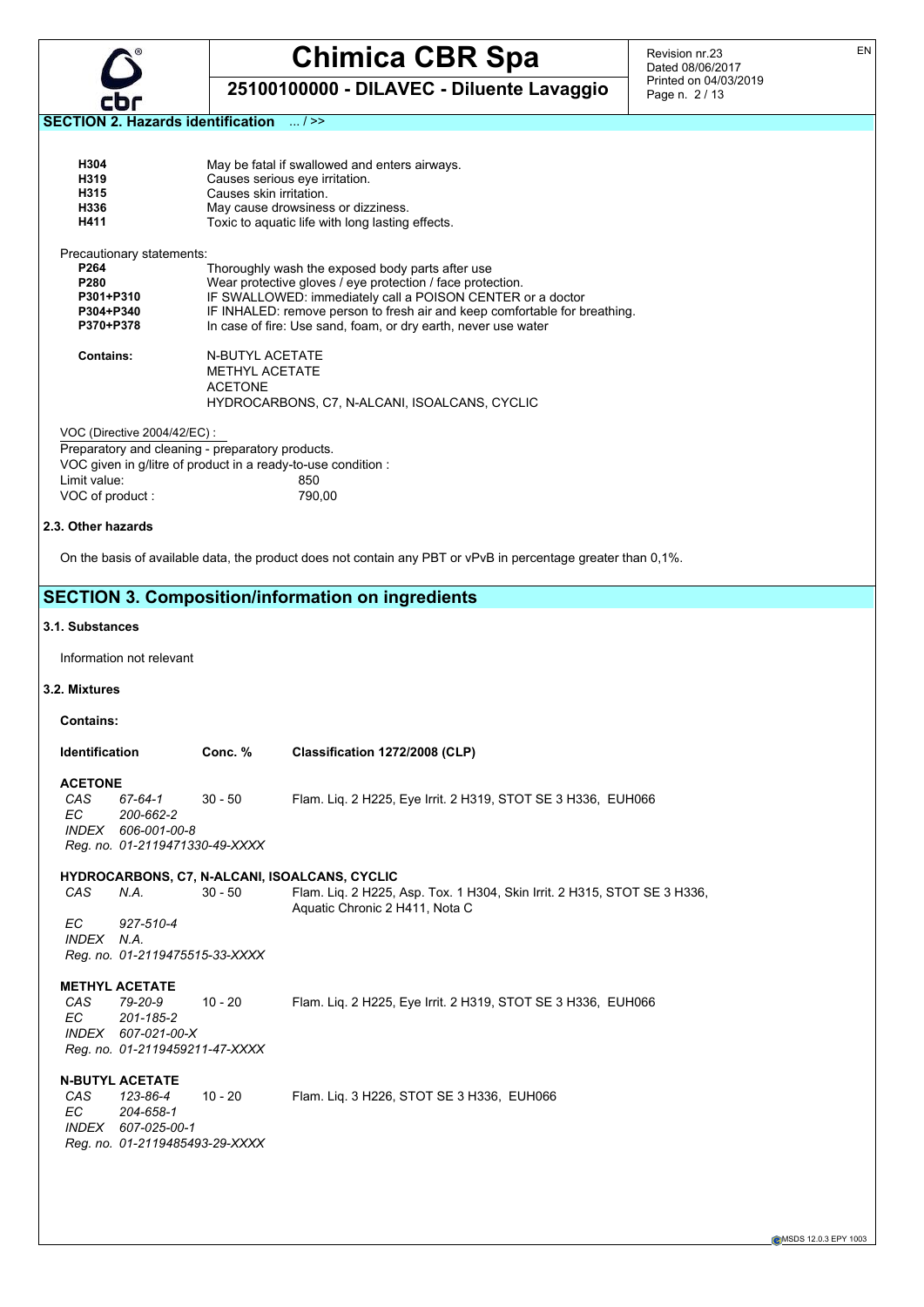

**25100100000 - DILAVEC - Diluente Lavaggio**

**SECTION 3. Composition/information on ingredients** ... / >>

**PROPAN-2-OL**

*CAS 67-63-0* 5 - 10 Flam. Liq. 2 H225, Eye Irrit. 2 H319, STOT SE 3 H336 *EC 200-661-7 INDEX 603-117-00-0 Reg. no. 01-2119457558-25-XXXX*

**METHANOL**<br>CAS 67-56-1 *EC 200-659-6 INDEX 603-001-00-X Reg. no. 01-2119433307-44-XXXX*

*CAS 67-56-1* 1 - 3 Flam. Liq. 2 H225, Acute Tox. 3 H301, Acute Tox. 3 H311, Acute Tox. 3 H331, STOT SE 1 H370

#### **ETHANOL**

*CAS 64-17-5* 1 - 6 Flam. Liq. 2 H225 *EC 200-578-6 INDEX 603-002-00-5 Reg. no. 01-2119457610-43-XXXX*

Note: Upper limit is not included into the range

The full wording of hazard (H) phrases is given in section 16 of the sheet.

#### **SECTION 4. First aid measures**

General advice: First Aid responders should pay attention to self-protection and use the recommended protective clothing (chemical resistant gloves, splash protection).

#### **4.1. Description of first aid measures**

EYES: Remove contact lenses, if present. Wash immediately with plenty of water for at least 15 minutes, opening the eyelids fully. If problem persists, seek medical advice.

SKIN: Remove contaminated clothing. Rinse skin with a shower immediately. Get medical advice/attention immediately. Wash contaminated clothing before using it again.

INHALATION: Remove to open air. If the subject stops breathing, administer artificial respiration. Get medical advice/attention immediately.

INGESTION: Get medical advice/attention immediately. Do not induce vomiting. Do not administer anything not explicitly authorised by a doctor.

#### **4.2. Most important symptoms and effects, both acute and delayed**

Eyes: No effect recorded. Skin: moderately irritating, causes dryness of the epidermis. Inhalation: No effect recorded. Ingestion: If ingested do not induce vomiting. Even small amounts in the respiratory tract may cause pulmonary edema or bronchopneumonia.

Specific information on symptoms and effects caused by the product are unknown. For symptoms and effects caused by the contained substances, see section 11.

**4.3. Indication of any immediate medical attention and special treatment needed** Information not available

#### **SECTION 5. Firefighting measures**

Remove from fire all workers, excluding the emergency team .

#### **5.1. Extinguishing media**

SUITABLE EXTINGUISHING EQUIPMENT

Extinguishing substances are: carbon dioxide, foam, chemical powder. For product loss or leakage that has not caught fire, water spray can be used to disperse flammable vapours and protect those trying to stem the leak.

UNSUITABLE EXTINGUISHING EQUIPMENT

Do not use jets of water. Water is not effective for putting out fires but can be used to cool containers exposed to flames to prevent explosions.

#### **5.2. Special hazards arising from the substance or mixture**

HAZARDS CAUSED BY EXPOSURE IN THE EVENT OF FIRE

Excess pressure may form in containers exposed to fire at a risk of explosion. Do not breathe combustion products.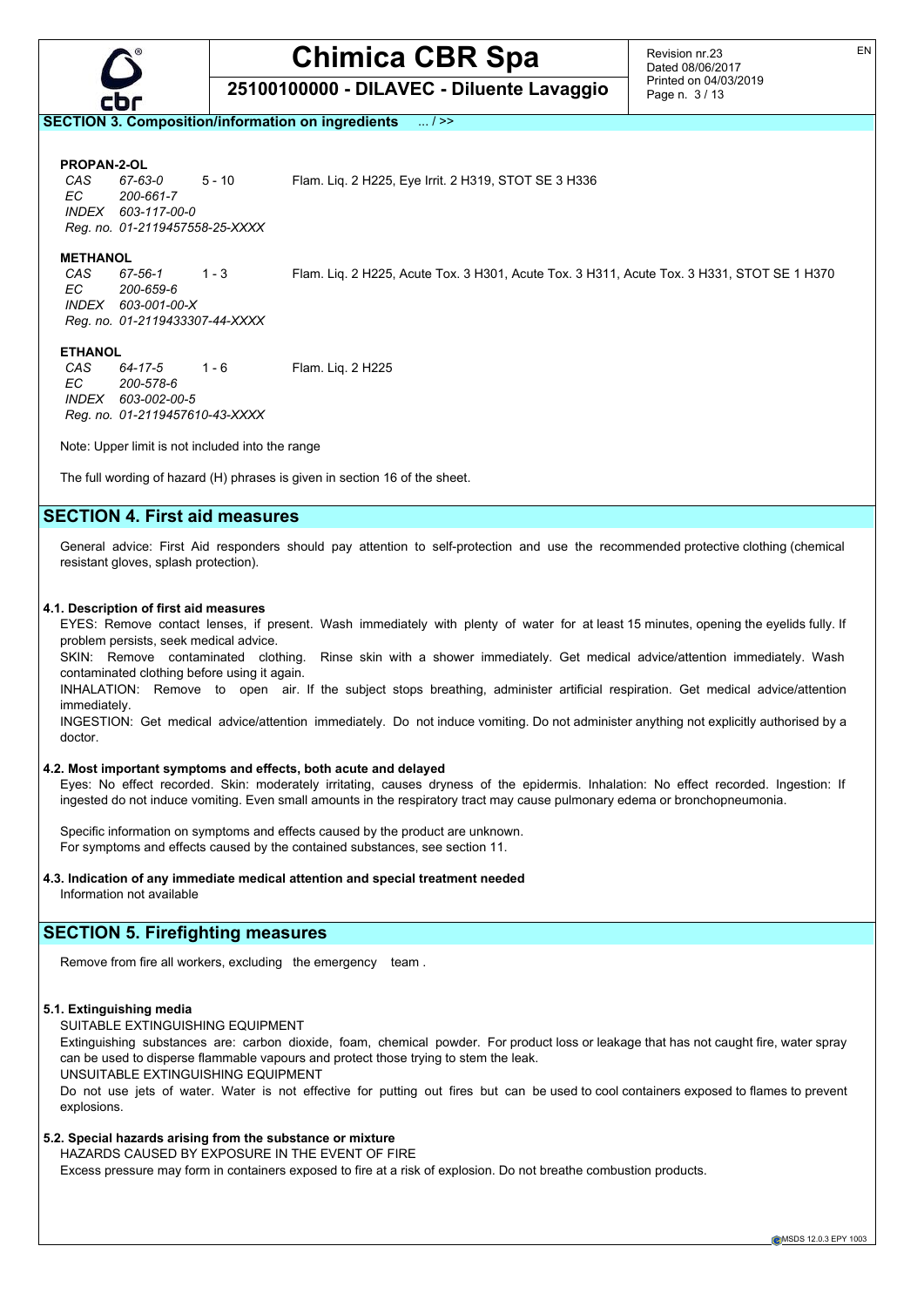

Revision nr.23 Dated 08/06/2017 Printed on 04/03/2019 Page n. 4 / 13

#### **SECTION 5. Firefighting measures** ... / >>

## **5.3. Advice for firefighters**

GENERAL INFORMATION

Use jets of water to cool the containers to prevent product decomposition and the development of substances potentially hazardous for health. Always wear full fire prevention gear. Collect extinguishing water to prevent it from draining into the sewer system. Dispose of contaminated water used for extinction and the remains of the fire according to applicable regulations.

SPECIAL PROTECTIVE EQUIPMENT FOR FIRE-FIGHTERS

Normal fire fighting clothing i.e. fire kit (BS EN 469), gloves (BS EN 659) and boots (HO specification A29 and A30) in combination with self-contained open circuit positive pressure compressed air breathing apparatus (BS EN 137).

#### **SECTION 6. Accidental release measures**

#### **6.1. Personal precautions, protective equipment and emergency procedures**

Send away individuals who are not suitably equipped. Eliminate all sources of ignition (cigarettes, flames, sparks, etc.) from the leakage site.

#### Block the leakage if there is no hazard.

Wear suitable protective equipment (including personal protective equipment referred to under Section 8 of the safety data sheet) to prevent any contamination of skin, eyes and personal clothing. These indications apply for both processing staff and those involved in emergency procedures.

#### **6.2. Environmental precautions**

The product must not penetrate into the sewer system or come into contact with surface water or ground water.

#### **6.3. Methods and material for containment and cleaning up**

Collect the leaked product into a suitable container. If the product is flammable, use explosion-proof equipment. Evaluate the compatibility of the container to be used, by checking section 10. Absorb the remainder with inert absorbent material. Make sure the leakage site is well aired. Contaminated material should be disposed of in compliance with the provisions set forth in point 13.

#### **6.4. Reference to other sections**

Any information on personal protection and disposal is given in sections 8 and 13.

#### **SECTION 7. Handling and storage**

#### **7.1. Precautions for safe handling**

Keep away from heat, sparks and naked flames; do not smoke or use matches or lighters. Vapours may catch fire and an explosion may occur; vapour accumulation is therefore to be avoided by leaving windows and doors open and ensuring good cross ventilation. Without adequate ventilation, vapours may accumulate at ground level and, if ignited, catch fire even at a distance, with the danger of backfire. Avoid bunching of electrostatic charges. When performing transfer operations involving large containers, connect to an earthing system and wear antistatic footwear. Vigorous stirring and flow through the tubes and equipment may cause the formation and accumulation of electrostatic charges. In order to avoid the risk of fires and explosions, never use compressed air when handling. Open containers with caution as they may be pressurised. Do not eat, drink or smoke during use. Avoid leakage of the product into the environment.

#### **7.2. Conditions for safe storage, including any incompatibilities**

Store only in the original container. Store the containers sealed, in a well ventilated place, away from direct sunlight. Store in a well ventilated place, keep far away from sources of heat, naked flames and sparks and other sources of ignition. Keep containers away from any incompatible materials, see section 10 for details.

#### **7.3. Specific end use(s)**

Information not available

## **SECTION 8. Exposure controls/personal protection**

#### **8.1. Control parameters**

Regulatory References:

| DEU<br><b>ESP</b><br><b>FRA</b><br><b>GBR</b> | Deutschland<br>España<br>France | MAK-und BAT-Werte-Liste 2012<br>INSHT - Límites de exposición profesional para agentes químicos en España 2015<br>JORF n°0109 du 10 mai 2012 page 8773 texte n° 102 |
|-----------------------------------------------|---------------------------------|---------------------------------------------------------------------------------------------------------------------------------------------------------------------|
| <b>GRC</b>                                    | Ελλάδα                          | ΕΦΗΜΕΡΙΣ ΤΗΣ ΚΥΒΕΡΝΗΣΕΩΣ -ΤΕΥΧΟΣ ΠΡΩΤΟ Αρ. Φύλλου 19 - 9 Φεβρουαρίου 2012                                                                                           |
| <b>HRV</b>                                    | Hrvatska                        | NN13/09 - Ministarstvo gospodarstva, rada i poduzetništva                                                                                                           |
| <b>ITA</b>                                    | Italia                          | Decreto Legislativo 9 Aprile 2008, n.81                                                                                                                             |
| <b>POL</b>                                    | Polska                          | ROZPORZĄDZENIE MINISTRA PRACY I POLITYKI SPOŁECZNEJ z dnia 16 grudnia 2011r                                                                                         |
| <b>SVK</b>                                    | Slovensko                       | NARIADENIE VLÁDY Slovenskej republiky z 20. júna 2007                                                                                                               |
| <b>SVN</b>                                    |                                 |                                                                                                                                                                     |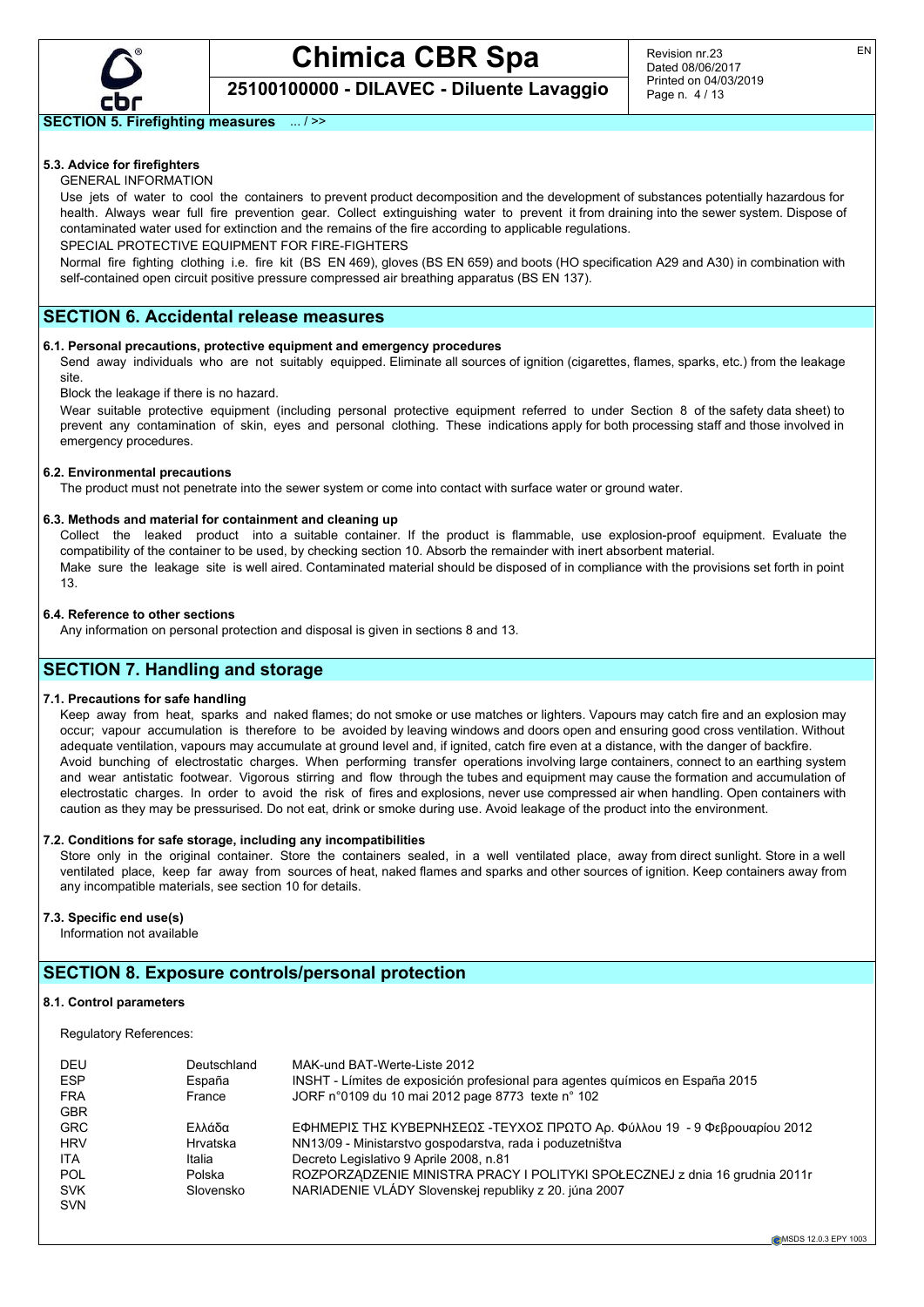

Revision nr.23 Dated 08/06/2017 Printed on 04/03/2019 Page n. 5 / 13

**25100100000 - DILAVEC - Diluente Lavaggio**

TLV-ACGIH

TUR Türkiye 2000/39/EC sayılı Direktifin ekidir

| <b>Threshold Limit Value</b>                   |            | HYDROCARBONS, C7, N-ALCANI, ISOALCANS, CYCLIC |          |            |                |                    |             |                   |          |
|------------------------------------------------|------------|-----------------------------------------------|----------|------------|----------------|--------------------|-------------|-------------------|----------|
| Type                                           | Country    | TWA/8h                                        |          | STEL/15min |                |                    |             |                   |          |
|                                                |            | mg/m3                                         | ppm      | mg/m3      | ppm            |                    |             |                   |          |
| <b>TLV-ACGIH</b>                               |            | 1.640                                         |          | 2.050      |                |                    | <b>SKIN</b> |                   |          |
| <b>MAK</b>                                     | DEU        |                                               | 500      |            | 500            |                    | <b>SKIN</b> |                   |          |
| <b>VLA</b>                                     | <b>ESP</b> |                                               | 500      |            |                |                    | <b>SKIN</b> |                   |          |
| <b>VLEP</b>                                    | <b>FRA</b> | 2.085                                         | 500      |            |                |                    | <b>SKIN</b> |                   |          |
| WEL                                            | <b>GBR</b> |                                               | 500      |            |                |                    | <b>SKIN</b> |                   |          |
| <b>TLV</b>                                     | <b>GRC</b> | 2.000                                         | 500      | 2.000      | 500            |                    | <b>SKIN</b> |                   |          |
| <b>MDK</b>                                     | <b>HRV</b> | 1.600                                         | 400      | 2.000      | 500            |                    | <b>SKIN</b> |                   |          |
| <b>NPHV</b>                                    | <b>SVK</b> | 2.085                                         | 500      |            |                |                    | <b>SKIN</b> |                   |          |
| Health - Derived no-effect level - DNEL / DMEL |            |                                               |          |            |                |                    |             |                   |          |
|                                                |            | Effects on consumers                          |          |            |                | Effects on workers |             |                   |          |
| Route of exposure                              | Acute      | Acute                                         |          | Chronic    | Chronic        | Acute local        | Acute       |                   | Chronic  |
|                                                | local      |                                               | systemic | local      | systemic       |                    | systemic    | Chroni<br>c local | systemic |
| Oral                                           |            |                                               |          |            | 149            |                    |             |                   |          |
|                                                |            |                                               |          |            | mg/kg<br>447   |                    |             |                   | 2.085    |
| Inhalation                                     |            |                                               |          |            |                |                    |             |                   |          |
|                                                |            |                                               |          |            | mg/m3          |                    |             |                   | mg/m3    |
| Skin                                           |            |                                               |          |            | 149            |                    |             |                   | 300      |
|                                                |            |                                               |          |            | mg/kg          |                    |             |                   | mg/kg    |
|                                                |            |                                               |          |            | <b>ACETONE</b> |                    |             |                   |          |
| <b>Threshold Limit Value</b>                   |            |                                               |          |            |                |                    |             |                   |          |
| <b>Type</b>                                    | Country    | TWA/8h                                        |          | STEL/15min |                |                    |             |                   |          |
|                                                |            | mg/m3                                         | ppm      | mq/m3      | ppm            |                    |             |                   |          |
| <b>TLV-ACGIH</b>                               |            | 1.187                                         | 500      | 1.781      | 750            |                    |             |                   |          |
| <b>AGW</b>                                     | DEU        | 1.200                                         | 500      | 2.400      | 1.000          |                    |             |                   |          |
| <b>MAK</b>                                     | DEU        | 1.200                                         | 500      | 2.400      | 1.000          |                    |             |                   |          |
| <b>VLA</b>                                     | <b>ESP</b> | 1.210                                         | 500      |            |                |                    |             |                   |          |
| <b>VLEP</b>                                    | <b>FRA</b> | 1.210                                         | 500      | 2.420      | 1.000          |                    |             |                   |          |
| <b>WEL</b>                                     | <b>GBR</b> | 1.210                                         | 500      | 3.620      | 1.500          |                    |             |                   |          |
| <b>TLV</b>                                     | <b>GRC</b> | 1.780                                         |          | 3.560      |                |                    |             |                   |          |
| GVI                                            | <b>HRV</b> | 1.210                                         | 500      |            |                |                    |             |                   |          |
| <b>VLEP</b>                                    | <b>ITA</b> | 1.210                                         | 500      |            |                |                    |             |                   |          |
| <b>NDS</b>                                     | POL        | 600                                           |          | 1.800      |                |                    |             |                   |          |
| <b>NPHV</b>                                    | <b>SVK</b> | 1.210                                         | 500      | 2.420      |                |                    |             |                   |          |
| <b>MV</b>                                      | SVN        | 1.210                                         | 500      |            |                |                    |             |                   |          |
| <b>ESD</b>                                     | <b>TUR</b> | 1.210                                         | 500      |            |                |                    |             |                   |          |
| Predicted no-effect concentration - PNEC       |            |                                               |          |            |                |                    |             |                   |          |
| Normal value of STP microorganisms             |            |                                               |          |            |                |                    | >100        |                   | mg/l     |
| Normal value in fresh water                    |            |                                               |          |            |                |                    | >10,6       |                   | mg/l     |
| Normal value for fresh water sediment          |            |                                               |          |            |                |                    | >30.4       |                   | mg/kg    |
| Normal value in marine water                   |            |                                               |          |            |                |                    | >1,06       |                   | mg/l     |
| Normal value for marine water sediment         |            |                                               |          |            |                |                    | >3,04       |                   | mg/kg    |
| Normal value for the terrestrial compartment   |            |                                               |          |            |                |                    | >29,5       |                   | mg/kg    |
| Health - Derived no-effect level - DNEL / DMEL |            |                                               |          |            |                |                    |             |                   |          |
|                                                |            | Effects on consumers                          |          |            |                | Effects on workers |             |                   |          |
| Route of exposure                              | Acute      | Acute                                         |          | Chronic    | Chronic        | Acute local        | Acute       |                   | Chronic  |
|                                                | local      |                                               | systemic | local      | systemic       |                    | systemic    | Chroni            | systemic |
|                                                |            |                                               |          |            |                |                    |             | c local           |          |
| Oral                                           |            | >62                                           |          |            |                |                    |             |                   |          |
|                                                |            | mg/kg                                         |          |            |                |                    |             |                   |          |
| Inhalation                                     |            | >200                                          |          |            |                |                    | >2.420      |                   |          |
|                                                |            | mg/m3                                         |          |            |                |                    | mg/m3       |                   |          |
|                                                |            | $>62$                                         |          |            |                |                    | >186        |                   |          |
|                                                |            |                                               |          |            |                |                    |             |                   |          |
| Skin                                           |            | mg/kg                                         |          |            |                |                    | mg/kg       |                   |          |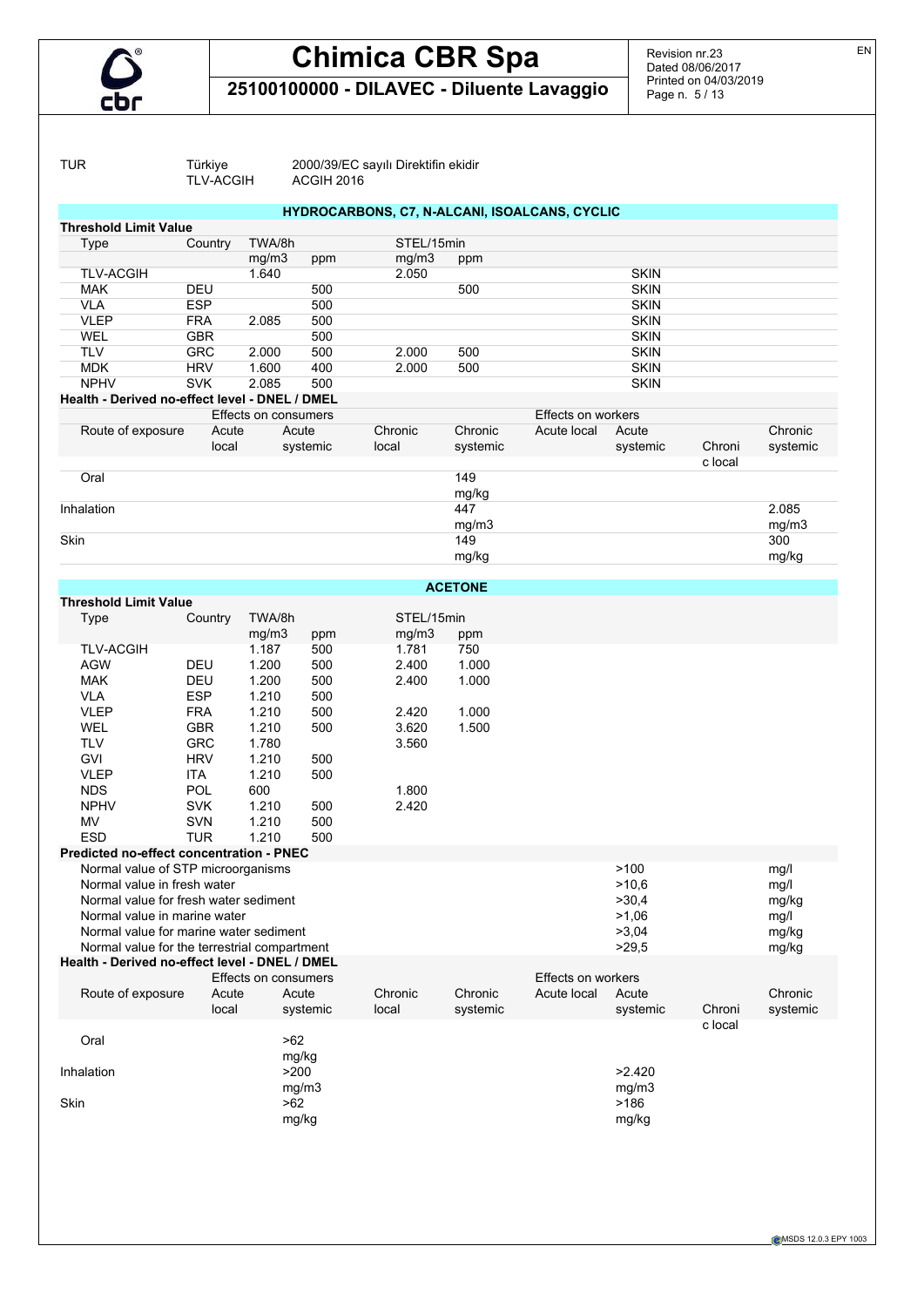

# **Chimica CBR Spa**

**25100100000 - DILAVEC - Diluente Lavaggio**

Revision nr.23 Dated 08/06/2017 Printed on 04/03/2019 Page n. 6 / 13

#### **SECTION 8. Exposure controls/personal protection** ... / >>

|                              | <b>METHANOL</b>  |            |        |     |            |       |             |  |  |  |
|------------------------------|------------------|------------|--------|-----|------------|-------|-------------|--|--|--|
| <b>Threshold Limit Value</b> |                  |            |        |     |            |       |             |  |  |  |
|                              | <b>Type</b>      | Country    | TWA/8h |     | STEL/15min |       |             |  |  |  |
|                              |                  |            | mg/m3  | ppm | mq/m3      | ppm   |             |  |  |  |
|                              | <b>TLV-ACGIH</b> |            | 262    | 200 | 328        | 250   |             |  |  |  |
|                              | <b>AGW</b>       | <b>DEU</b> | 270    | 200 | 1.080      | 800   | <b>SKIN</b> |  |  |  |
|                              | <b>MAK</b>       | <b>DEU</b> | 270    | 200 | 1.080      | 800   | <b>SKIN</b> |  |  |  |
|                              | <b>VLA</b>       | <b>ESP</b> | 266    | 200 |            |       | <b>SKIN</b> |  |  |  |
|                              | <b>VLEP</b>      | <b>FRA</b> | 260    | 200 | 1.300      | 1.000 | <b>SKIN</b> |  |  |  |
|                              | <b>WEL</b>       | <b>GBR</b> | 266    | 200 | 333        | 250   | <b>SKIN</b> |  |  |  |
|                              | <b>TLV</b>       | <b>GRC</b> | 260    | 200 | 325        | 250   |             |  |  |  |
|                              | <b>GVI</b>       | <b>HRV</b> | 260    | 200 |            |       | <b>SKIN</b> |  |  |  |
|                              | <b>VLEP</b>      | <b>ITA</b> | 260    | 200 |            |       | <b>SKIN</b> |  |  |  |
|                              | <b>NDS</b>       | <b>POL</b> | 100    |     | 300        |       |             |  |  |  |
|                              | <b>NPHV</b>      | <b>SVK</b> | 260    | 200 |            |       | <b>SKIN</b> |  |  |  |

**ETHANOL**

| Threshold Limit Value |            |        |       |            |       |
|-----------------------|------------|--------|-------|------------|-------|
| Type                  | Country    | TWA/8h |       | STEL/15min |       |
|                       |            | mq/m3  | ppm   | mg/m3      | ppm   |
| <b>TLV-ACGIH</b>      |            |        |       | 1.884      | 1.000 |
| <b>AGW</b>            | <b>DEU</b> | 960    | 500   | 1.920      | 1.000 |
| <b>MAK</b>            | <b>DEU</b> | 960    | 500   | 1.920      | 1.000 |
| VLA                   | <b>ESP</b> |        |       | 1.910      | 1.000 |
| <b>VLEP</b>           | <b>FRA</b> | 1.900  | 1.000 | 9.500      | 5.000 |
| WEL                   | GBR        | 1.920  | 1.000 |            |       |
| TLV                   | <b>GRC</b> | 1.900  | 1.000 |            |       |
| GVI                   | <b>HRV</b> | 1.900  | 1.000 |            |       |
| <b>NDS</b>            | <b>POL</b> | 1.900  |       |            |       |
| <b>NPHV</b>           | <b>SVK</b> | 960    | 500   | 1.920      |       |
|                       |            |        |       |            |       |

# ppm<br>1.000

| <b>PROPAN-2-OL</b>           |            |        |     |            |     |
|------------------------------|------------|--------|-----|------------|-----|
| <b>Threshold Limit Value</b> |            |        |     |            |     |
| Type                         | Country    | TWA/8h |     | STEL/15min |     |
|                              |            | mg/m3  | ppm | mg/m3      | ppm |
| <b>TLV-ACGIH</b>             |            | 492    | 200 | 983        | 400 |
| <b>AGW</b>                   | <b>DEU</b> | 500    | 200 | 1.000      | 400 |
| <b>MAK</b>                   | <b>DEU</b> | 500    | 200 | 1.000      | 400 |
| <b>VLA</b>                   | <b>ESP</b> | 500    | 200 | 1.000      | 400 |
| <b>VLEP</b>                  | <b>FRA</b> |        |     | 980        | 400 |
| <b>WEL</b>                   | <b>GBR</b> | 999    | 400 | 1.250      | 500 |
| <b>TLV</b>                   | <b>GRC</b> | 980    | 400 | 1.225      | 500 |
| <b>GVI</b>                   | <b>HRV</b> | 999    | 400 | 1.250      | 500 |
| <b>NDS</b>                   | <b>POL</b> | 900    |     | 1.200      |     |
| <b>NPHV</b>                  | <b>SVK</b> | 500    | 200 | 1.000      |     |
| MV                           | <b>SVN</b> | 500    | 200 |            |     |

| <b>METHYL ACETATE</b> |            |                 |     |                     |     |             |  |
|-----------------------|------------|-----------------|-----|---------------------|-----|-------------|--|
| Threshold Limit Value |            |                 |     |                     |     |             |  |
| Type                  | Country    | TWA/8h<br>mg/m3 | ppm | STEL/15min<br>mq/m3 | ppm |             |  |
| <b>TLV-ACGIH</b>      |            | 606             | 200 | 757                 | 250 |             |  |
| <b>AGW</b>            | <b>DEU</b> | 610             | 200 | 2.440               | 800 |             |  |
| <b>MAK</b>            | <b>DEU</b> | 310             | 100 | 1.240               | 400 |             |  |
| <b>VLA</b>            | <b>ESP</b> | 616             | 200 | 770                 | 250 |             |  |
| <b>VLEP</b>           | <b>FRA</b> | 610             | 200 | 760                 | 250 | <b>SKIN</b> |  |
| <b>WEL</b>            | <b>GBR</b> | 616             | 200 | 770                 | 250 |             |  |
| <b>TLV</b>            | <b>GRC</b> | 610             | 200 | 760                 | 250 |             |  |
| <b>GVI</b>            | <b>HRV</b> | 616             | 200 | 770                 | 250 |             |  |
| <b>NDS</b>            | <b>POL</b> | 250             |     | 600                 |     |             |  |
| <b>NPHV</b>           | <b>SVK</b> | 610             | 200 | 2.440               |     |             |  |

EN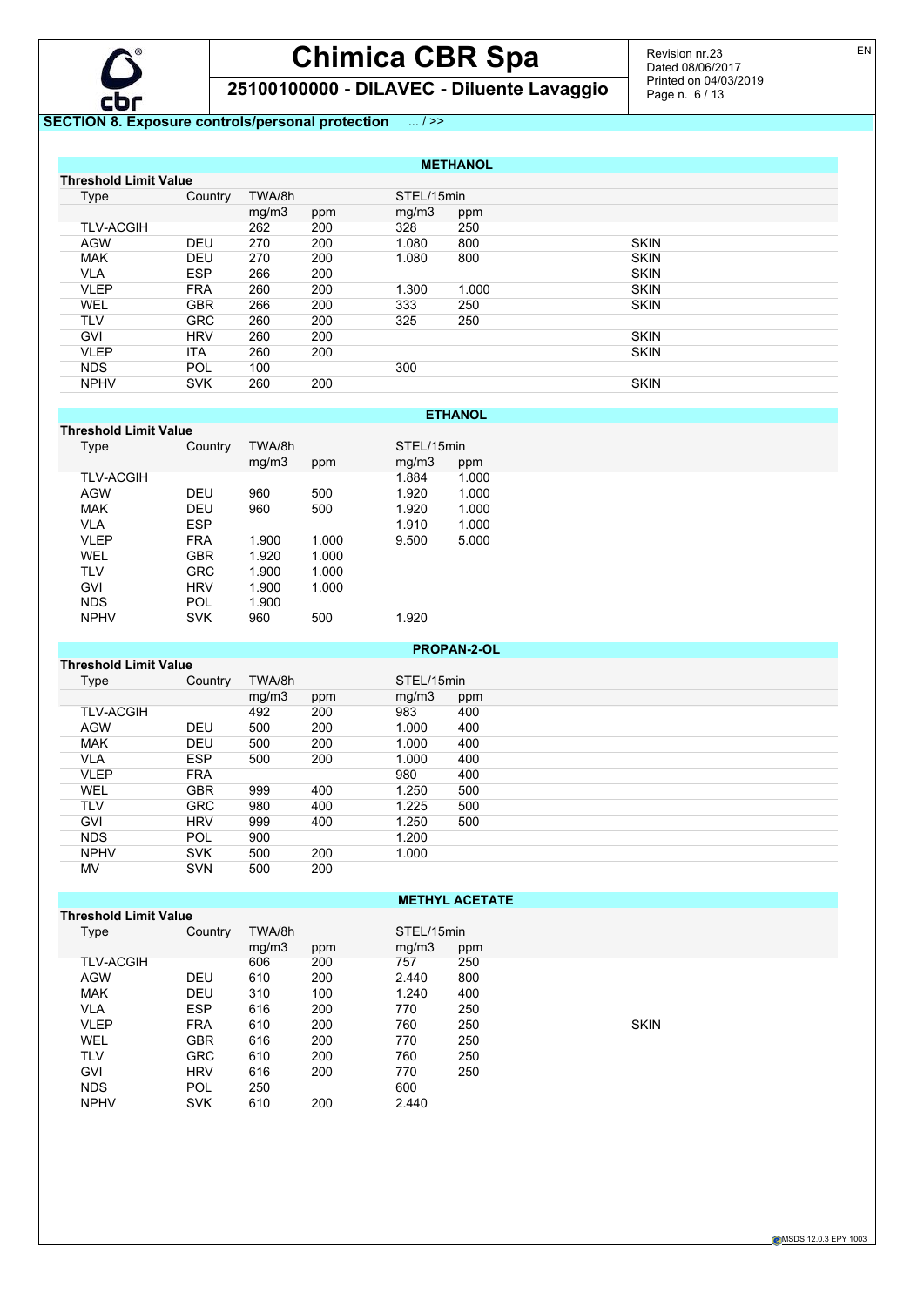

**25100100000 - DILAVEC - Diluente Lavaggio**

#### **SECTION 8. Exposure controls/personal protection** ... / >>

NDS POL 200 950 NPHV SVK 480 100 960

|                       |            |        |     |            | ----------------- |  |
|-----------------------|------------|--------|-----|------------|-------------------|--|
| Threshold Limit Value |            |        |     |            |                   |  |
| Type                  | Country    | TWA/8h |     | STEL/15min |                   |  |
|                       |            | mg/m3  | ppm | mq/m3      | ppm               |  |
| <b>TLV-ACGIH</b>      |            |        | 50  |            | 150               |  |
| <b>MAK</b>            | DEU        | 480    | 100 | 960        | 200               |  |
| VLA                   | <b>ESP</b> | 724    | 150 | 965        | 200               |  |
| VLEP                  | <b>FRA</b> | 710    | 150 | 940        | 200               |  |
| WEL                   | GBR        | 724    | 150 | 966        | 200               |  |
| TLV                   | <b>GRC</b> | 710    | 150 | 950        | 200               |  |
| GVI                   | <b>HRV</b> | 724    | 150 | 966        | 200               |  |

**N-BUTYL ACETATE**

Legend:

(C) = CEILING ; INHAL = Inhalable Fraction ; RESP = Respirable Fraction ; THORA = Thoracic Fraction.

VND = hazard identified but no DNEL/PNEC available ; NEA = no exposure expected ; NPI = no hazard identified.

#### **8.2. Exposure controls**

As the use of adequate technical equipment must always take priority over personal protective equipment, make sure that the workplace is well aired through effective local aspiration.

When choosing personal protective equipment, ask your chemical substance supplier for advice.

Personal protective equipment must be CE marked, showing that it complies with applicable standards.

Provide an emergency shower with face and eye wash station.

HAND PROTECTION

Protect hands with category III work gloves (see standard EN 374).

The following should be considered when choosing work glove material: compatibility, degradation, failure time and permeability.

The work gloves' resistance to chemical agents should be checked before use, as it can be unpredictable. The gloves' wear time depends on the duration and type of use.

SKIN PROTECTION

Wear category II professional long-sleeved overalls and safety footwear (see Directive 89/686/EEC and standard EN ISO 20344). Wash body with soap and water after removing protective clothing.

Consider the appropriateness of providing antistatic clothing in the case of working environments in which there is a risk of explosion.

EYE PROTECTION

Wear airtight protective goggles (see standard EN 166).

#### RESPIRATORY PROTECTION

If the threshold value (e.g. TLV-TWA) is exceeded for the substance or one of the substances present in the product, wear a mask with a type AX filter, whose limit of use will be defined by the manufacturer (see standard EN 14387). In the presence of gases or vapours of various kinds and/or gases or vapours containing particulate (aerosol sprays, fumes, mists, etc.) combined filters are required.

Respiratory protection devices must be used if the technical measures adopted are not suitable for restricting the worker's exposure to the threshold values considered. The protection provided by masks is in any case limited.

If the substance considered is odourless or its olfactory threshold is higher than the corresponding TLV-TWA and in the case of an emergency, wear open-circuit compressed air breathing apparatus (in compliance with standard EN 137) or external air-intake breathing apparatus (in compliance with standard EN 138). For a correct choice of respiratory protection device, see standard EN 529. ENVIRONMENTAL EXPOSURE CONTROLS

The emissions generated by manufacturing processes, including those generated by ventilation equipment, should be checked to ensure compliance with environmental standards.

Product residues must not be indiscriminately disposed of with waste water or by dumping in waterways.

#### **SECTION 9. Physical and chemical properties**

#### **9.1. Information on basic physical and chemical properties**

| Appearance                     | liquid                            |
|--------------------------------|-----------------------------------|
| Colour                         | Clear, colorless                  |
| Odour                          | Typical                           |
| Odour threshold                | Not available                     |
| рH                             | N.A. (non applicabile)            |
| Melting point / freezing point | °C<br>$< -93$                     |
| Initial boiling point          | °C<br>> 35                        |
| Boiling range                  | $56^{\circ}$ C - 118 $^{\circ}$ C |
| Flash point                    | °C<br>< 21                        |
| <b>Evaporation Rate</b>        | Not available                     |
| Flammability (solid, gas)      |                                   |
| Lower inflammability limit     | Not available                     |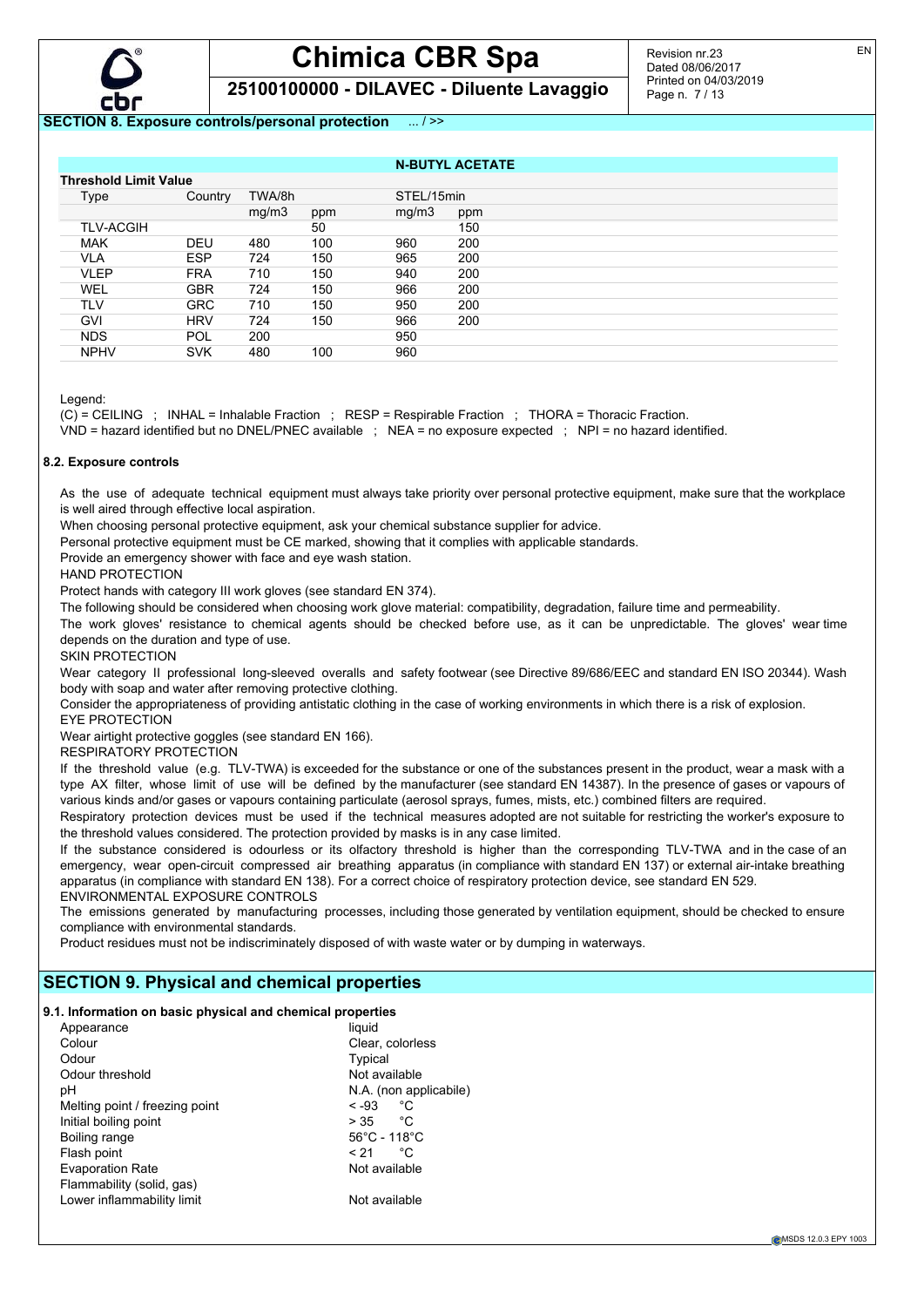

**25100100000 - DILAVEC - Diluente Lavaggio**

Revision nr.23 Dated 08/06/2017 Printed on 04/03/2019 Page n. 8 / 13

#### **SECTION 9. Physical and chemical properties** ... / >>

| Upper inflammability limit             | Not available                        |         |  |
|----------------------------------------|--------------------------------------|---------|--|
| Lower explosive limit                  | Not available                        |         |  |
| Upper explosive limit                  | Not available                        |         |  |
| Vapour pressure                        | 108 mm Hg a $20^{\circ}$ C           |         |  |
| Vapour density                         | 2.6                                  |         |  |
| Relative density                       | $0.790$ kg/l $25^{\circ}$ C +/- 0.01 |         |  |
| Solubility                             | Soluble in most organic solvents     |         |  |
|                                        | Soluble in most organic solvents     |         |  |
| Partition coefficient: n-octanol/water | Not available                        |         |  |
| Auto-ignition temperature              | > 424 °C                             |         |  |
| Decomposition temperature              | Not available                        |         |  |
| Viscositv                              | Not available                        |         |  |
| Explosive properties                   | N.A. (Not applicable)                |         |  |
| Oxidising properties                   | Not available                        |         |  |
| 9.2. Other information                 |                                      |         |  |
| VOC (Directive 2004/42/EC) :           | 100,00% - 790,00                     | q/litre |  |
| VOC (volatile carbon) :                | 66.07% - 521.95                      | a/litre |  |

### **SECTION 10. Stability and reactivity**

#### **10.1. Reactivity**

There are no particular risks of reaction with other substances in normal conditions of use. ACETONE: decomposes under the effect of heat. N-BUTYL ACETATE: decomposes readily with water, especially when warm.

#### **10.2. Chemical stability**

The product is stable in normal conditions of use and storage.

#### **10.3. Possibility of hazardous reactions**

The vapours may also form explosive mixtures with the air.

ETHANOL: risk of explosion on contact with: alkaline metals, alkaline oxides, calcium hypochlorite, sulphur monofluoride, acetic anhydride (with acids), concentrated hydrogen peroxide, perchlorates, perchloric acid, perchloronitrile, mercury nitrate, nitric acid, silver and nitric acid, silver nitrate, silver nitrate and ammonia, silver oxide and ammonia, strong oxidising agents, nitrogen dioxide. Can react dangerously with: bromoacetylene, chlorine acetylene, bromine trifluoride, chromium trioxide, chromyl chloride, oxiranes, fluorine, potassium tert-butoxide, lithium hydride, phosphorus trioxide, black platinum, zirconium (IV) chloride, zirconium (IV) iodide. Forms an explosive mixture with the air.

ACETONE: risk of explosion on contact with: bromine trifluoride, difluoro dioxide, hydrogen peroxide, nitrosyl chloride, 2-methyl-1,3 butadiene, nitromethane, nitrosyl perchlorate. Can react dangerously with: potassium tert-butoxide, alkaline hydroxides, bromine, bromoform, isoprene, sodium, sulphur dioxide, chromium trioxide, chromyl chloride, nitric acid, chloroform, peroxymonosulphuric acid, phosphoryl chloride, chromosulphuric acid, fluorine, strong oxidising agents. Develops flammable gases with nitrosyl perchlorate.

N-BUTYL ACETATE: risk of explosion on contact with: strong oxidising agents. Can react dangerously with alkaline hydroxides, potassium tert-butoxide. Forms explosive mixtures with the air.

#### **10.4. Conditions to avoid**

Avoid overheating. Avoid bunching of electrostatic charges. Avoid all sources of ignition. ETHANOL: avoid exposure to sources of heat and naked flames. ACETONE: avoid exposure to sources of heat and naked flames. N-BUTYL ACETATE: avoid exposure to moisture, sources of heat and naked flames.

#### **10.5. Incompatible materials**

ACETONE: acid and oxidising substances.

N-BUTYL ACETATE: water, nitrates, strong oxidising agents, acids and alkalis and potassium tert-butoxide.

#### **10.6. Hazardous decomposition products**

In the event of thermal decomposition or fire, gases and vapours that are potentially dangerous to health may be released. ACETONE: ketenes and other irritating compounds.

#### **SECTION 11. Toxicological information**

In the absence of experimental data for the product itself, health hazards are evaluated according to the properties of the substances it contains, using the criteria specified in the applicable regulation for classification.

It is therefore necessary to take into account the concentration of the individual hazardous substances indicated in section 3, to evaluate the toxicological effects of exposure to the product.

#### **11.1. Information on toxicological effects**

The introduction of even small quantities of this liquid into the respiratory system in case of ingestion or vomit may cause bronchopneumonia and pulmonary edema.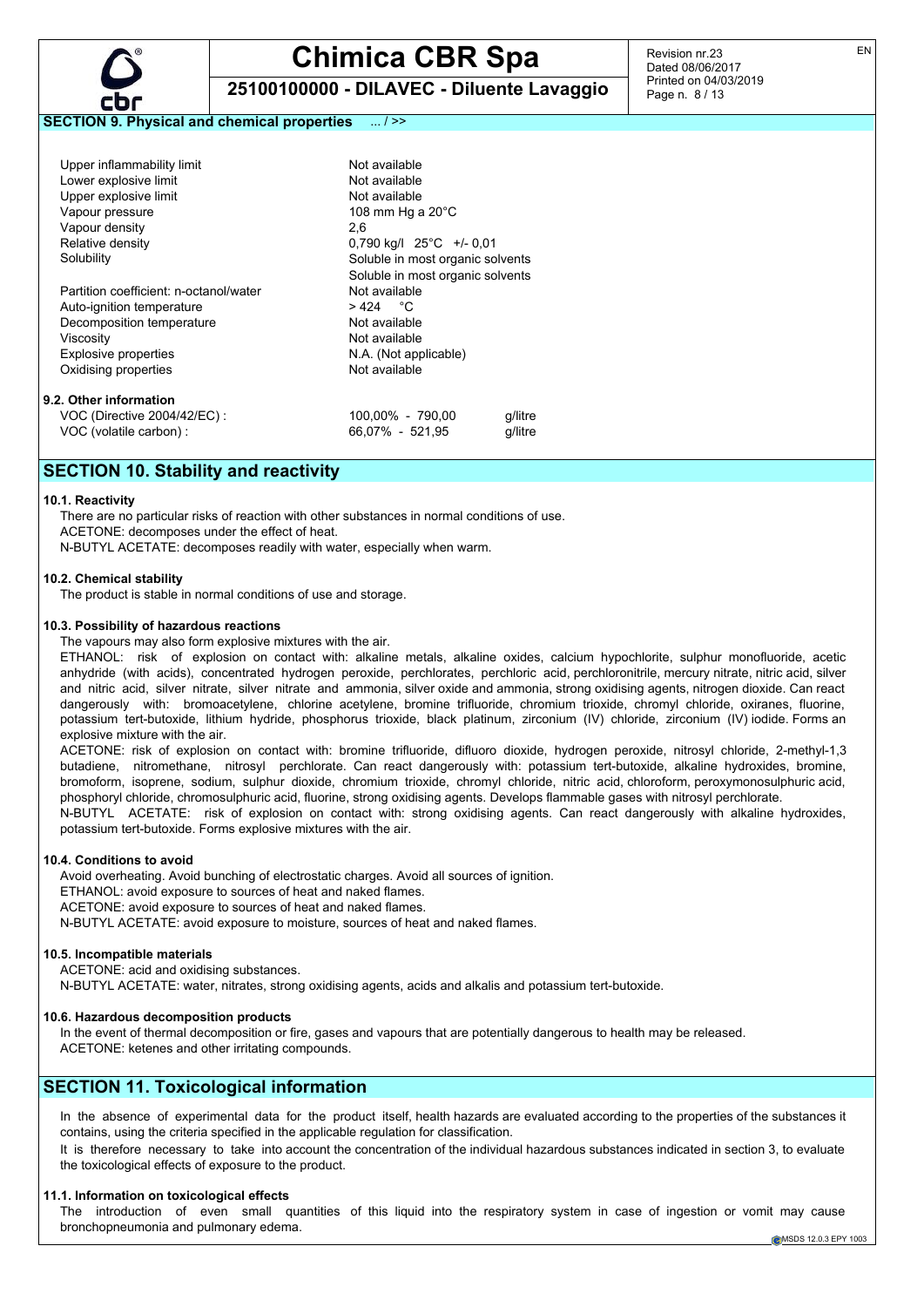

Revision nr.23 Dated 08/06/2017 Printed on 04/03/2019 Page n. 9 / 13

**25100100000 - DILAVEC - Diluente Lavaggio**

#### **SECTION 11. Toxicological information** ... / >>

Acute effects: stinging eyes. Symptoms may include: rubescence, edema, pain and lachrymation. Ingestion may cause health problems, including stomach pain and sting, nausea and sickness.

Acute effects: contact with skin may cause: irritation, erythema, edema, dryness and chapped skin. Ingestion may cause health disorders, including stomach pain and sting, nausea and sickness.

This product contains highly volatile substances, which may cause serious depression of the central nervous system (CNS) and have negative effects, such as drowsiness, dizziness, slow reflexes, narcosis.

The minimal lethal dose following ingestion is considered to be in the range of 300-1000 mg/kg. Ingestion of as little as 4-10 ml methanol in adults may cause permanent blindness (IPCS).

In humans the substance's vapours cause irritation to the eues and nose. In the event of repeated exposure, there is skin irritation, dermatosis (with driness and flaking of the skin) and keratitis.

| HYDROCARBONS, C7, N-ALCANI, ISOALCANS, CYCLIC |                                 |
|-----------------------------------------------|---------------------------------|
| LD50 (Oral)                                   | >5.840 mg/kg Ratto              |
| LD50 (Dermal)                                 | >2.920 mg/kg ratto              |
| LC50 (Inhalation)                             | $>23.300$ mg/m3 ratto esp.4h    |
| <b>ETHANOL</b>                                |                                 |
| LD50 (Oral)                                   | $>5.000$ mg/kg Rat              |
| LC50 (Inhalation)                             | 120 mg/l/4h Pimephales promelas |
|                                               |                                 |
| PROPAN-2-OL                                   |                                 |
| LD50 (Oral)                                   | 4.710 mg/kg Rat                 |
| LD50 (Dermal)                                 | 12.800 mg/kg Rat                |
| LC50 (Inhalation)                             | 72,6 mg/l/4h Rat                |
|                                               |                                 |
| <b>N-BUTYL ACETATE</b>                        |                                 |
| LD50 (Oral)                                   | >6.400 mg/kg Rat                |
| LD50 (Dermal)                                 | >5.000 mg/kg Rabbit             |
| LC50 (Inhalation)                             | 21,1 mg/l/4h Rat                |
|                                               |                                 |
|                                               |                                 |

### **SECTION 12. Ecological information**

This product is dangerous for the environment and is toxic for aquatic organisms. In the long term, it have negative effects on acquatic environment.

#### **12.1. Toxicity**

**METHANOL** 

| HYDROCARBONS, C7, N-ALCANI, ISOALCANS, CYCLIC       |                                                              |
|-----------------------------------------------------|--------------------------------------------------------------|
| LC50 - for Fish                                     | >13.4 mg/l/96h Oncorhynchus mykiss                           |
| EC50 - for Crustacea                                | >3 mg/l/48h Daphnia magna                                    |
| EC50 - for Algae / Aguatic Plants                   | >10 mg/l/72h Algae Raphidocelis                              |
| <b>ACETONE</b><br>EC50 - for Algae / Aquatic Plants | >100 mg/l Pseudokirchneriella subcapitata (val. letteratura) |

#### **12.2. Persistence and degradability**

The paraffinic hydrocarbons fraction may be considered biodegradable in water and in air. They distribute mostly in the air. The small non biodegradable amount which spreads into water tends to accumulate in fish.

| <u>IVILIIMIVUL</u><br>Solubility in water<br>Rapidly degradable    | 1000 - 10000 mg/l |
|--------------------------------------------------------------------|-------------------|
| <b>ETHANOL</b><br>Solubility in water<br>Rapidly degradable        | 1000 - 10000 mg/l |
| PROPAN-2-OL<br>Rapidly degradable                                  |                   |
| <b>ACETONE</b><br>Rapidly degradable                               |                   |
| <b>METHYL ACETATE</b><br>Solubility in water<br>Rapidly degradable | 243.500 mg/l      |
|                                                                    |                   |

MSDS 12.0.3 EPY 1003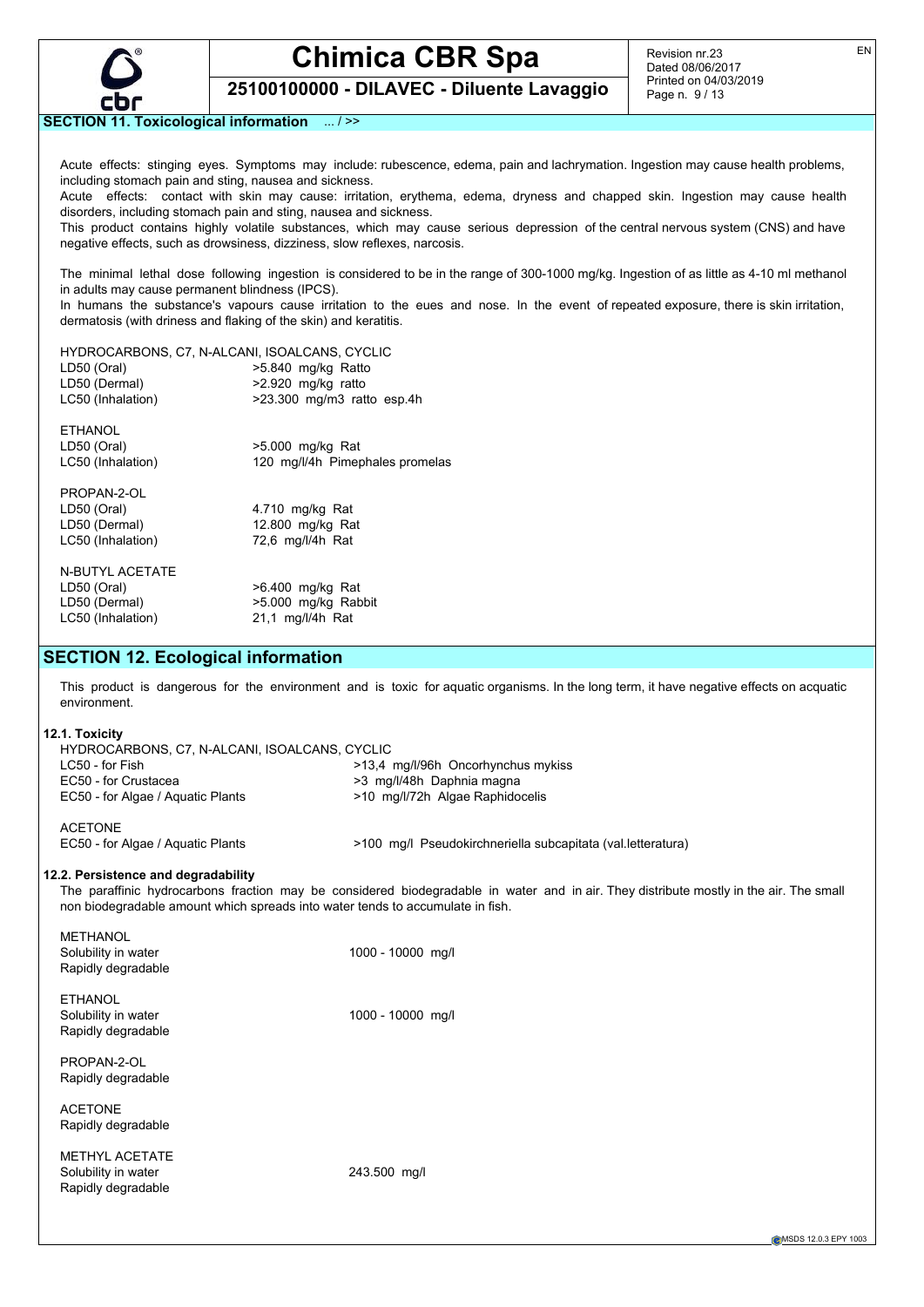

**25100100000 - DILAVEC - Diluente Lavaggio**

Revision nr.23 Dated 08/06/2017 Printed on 04/03/2019 Page n. 10 / 13

#### **SECTION 12. Ecological information** ... / >>

| N-BUTYL ACETATE<br>Solubility in water                                         | 1000 - 10000 mg/l |
|--------------------------------------------------------------------------------|-------------------|
| 12.3. Bioaccumulative potential                                                |                   |
| <b>METHANOL</b><br>Partition coefficient: n-octanol/water<br><b>BCF</b>        | 0,770000-<br>0.2  |
| <b>ETHANOL</b><br>Partition coefficient: n-octanol/water                       | 0,350000-         |
| PROPAN-2-OL<br>Partition coefficient: n-octanol/water                          | 0,05              |
| <b>ACETONE</b><br>Partition coefficient: n-octanol/water<br><b>BCF</b>         | 0,230000-<br>3    |
| <b>METHYL ACETATE</b><br>Partition coefficient: n-octanol/water                | 0,18              |
| <b>N-BUTYL ACETATE</b><br>Partition coefficient: n-octanol/water<br><b>BCF</b> | 2,3<br>15,3       |
| 12.4. Mobility in soil                                                         |                   |
| <b>METHYL ACETATE</b><br>Partition coefficient: soil/water                     | 0,18              |
| <b>N-BUTYL ACETATE</b><br>Partition coefficient: soil/water                    | $3$               |

#### **12.5. Results of PBT and vPvB assessment**

On the basis of available data, the product does not contain any PBT or vPvB in percentage greater than 0,1%.

#### **12.6. Other adverse effects**

Information not available

## **SECTION 13. Disposal considerations**

#### **13.1. Waste treatment methods**

Reuse, when possible. Product residues should be considered special hazardous waste. The hazard level of waste containing this product should be evaluated according to applicable regulations.

Disposal must be performed through an authorised waste management firm, in compliance with national and local regulations. Waste transportation may be subject to ADR restrictions.

CONTAMINATED PACKAGING

Contaminated packaging must be recovered or disposed of in compliance with national waste management regulations.

## **SECTION 14. Transport information**

#### **14.1. UN number**

ADR / RID, IMDG, IATA: 1263

#### **14.2. UN proper shipping name**

| ADR / RID: | Paint related material                                                 |
|------------|------------------------------------------------------------------------|
| IMDG:      | Paint related material (HYDROCARBONS, C7, N-ALCANI, ISOALCANS, CYCLIC) |
| IATA:      | Paint related material                                                 |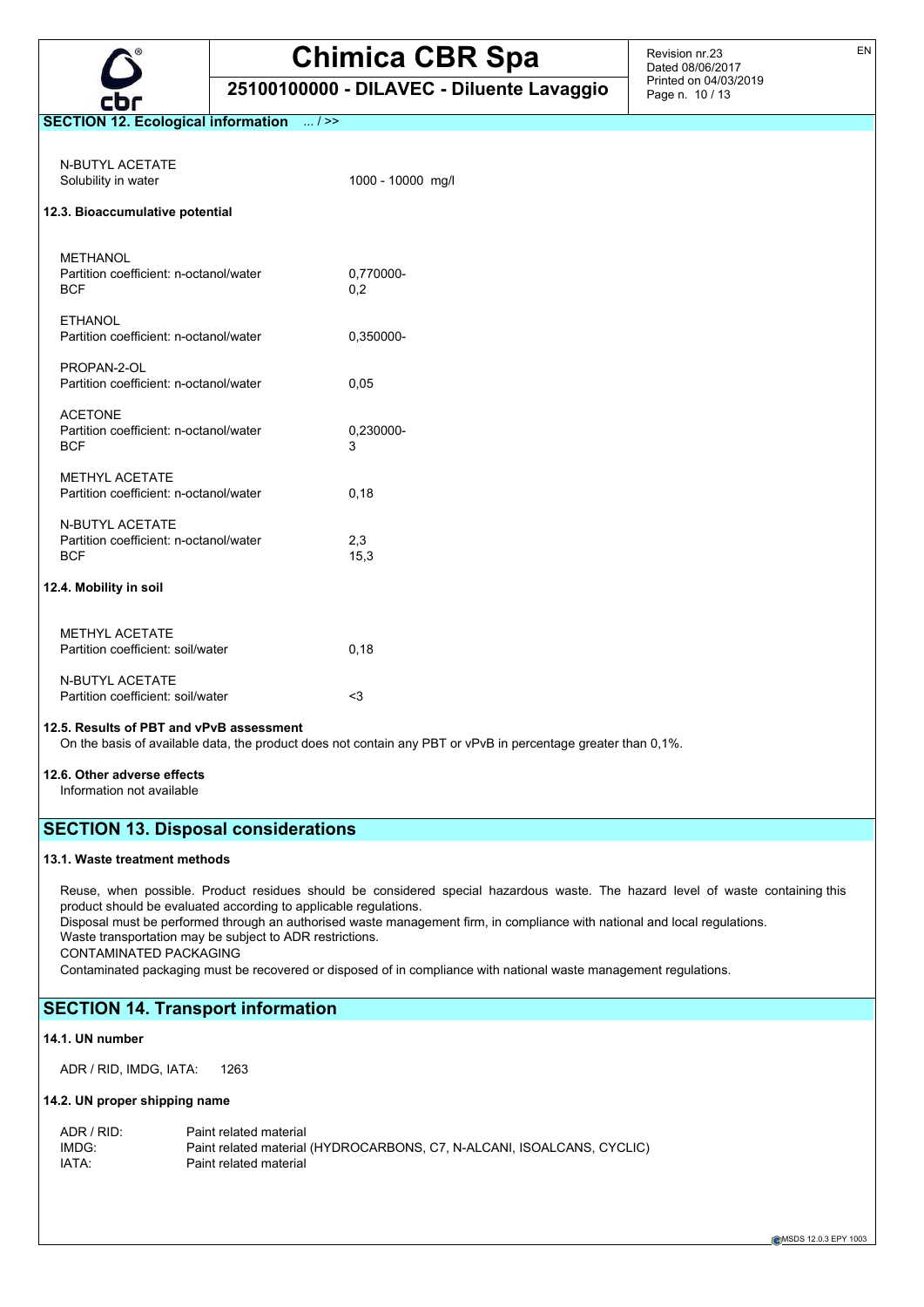

**25100100000 - DILAVEC - Diluente Lavaggio**

Revision nr.23 Dated 08/06/2017 Printed on 04/03/2019 Page n. 11 / 13

EN

**SECTION 14. Transport information** ... / >>

#### **14.3. Transport hazard class(es)**

| ADR / RID: | Class: 3 | Label: 3 |
|------------|----------|----------|
| IMDG:      | Class: 3 | Label: 3 |
| IATA:      | Class: 3 | Label: 3 |



#### **14.4. Packing group**

ADR / RID, IMDG, IATA: II

#### **14.5. Environmental hazards**

ADR / RID: Environmentally Hazardous

IMDG: Marine Pollutant

IATA: NO

For Air transport, environmentally hazardous mark is only mandatory for UN 3077 and UN 3082.

#### **14.6. Special precautions for user**

| ADR / RID: | HIN - Kemler: 33                         | Limited Quantities: 5 L | Tunnel restriction code: (D/E) |
|------------|------------------------------------------|-------------------------|--------------------------------|
| IMDG:      | Special Provision: 640D<br>EMS: F-E, S-E | Limited Quantities: 5 L |                                |
| IATA:      | Cargo:                                   | Maximum quantity: 60 L  | Packaging instructions: 364    |
|            | Pass.:                                   | Maximum quantity: 5 L   | Packaging instructions: 353    |
|            | Special Instructions:                    | A3, A72, A192           |                                |

#### **14.7. Transport in bulk according to Annex II of MARPOL73/78 and the IBC Code**

Information not relevant

## **SECTION 15. Regulatory information**

#### **15.1. Safety, health and environmental regulations/legislation specific for the substance or mixture**

Seveso Category - Directive 2012/18/EC: E2,P5c Restrictions relating to the product or contained substances pursuant to Annex XVII to EC Regulation 1907/2006 **Product** Point 3-40 Substances in Candidate List (Art. 59 REACH) None Substances subject to authorisarion (Annex XIV REACH) **None** Substances subject to exportation reporting pursuant to (EC) Reg. 649/2012: None Substances subject to the Rotterdam Convention: **None** 

Substances subject to the Stockholm Convention: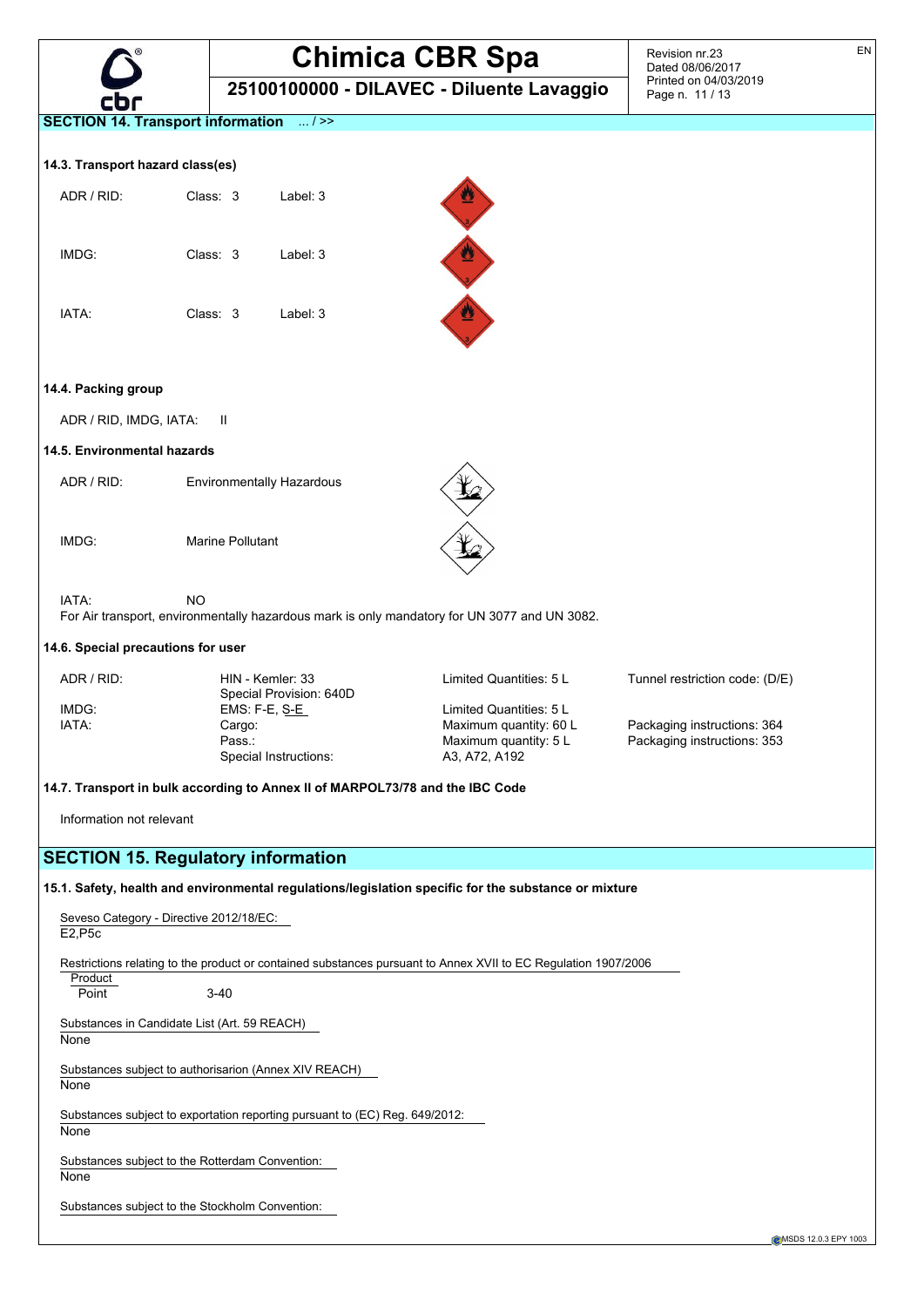

## **Chimica CBR Spa 25100100000 - DILAVEC - Diluente Lavaggio**

Revision nr.23 Dated 08/06/2017 Printed on 04/03/2019 Page n. 12 / 13

#### **SECTION 15. Regulatory information** ... / >>

#### None

#### Healthcare controls

Workers exposed to this chemical agent must not undergo health checks, provided that available risk-assessment data prove that the risks related to the workers' health and safety are modest and that the 98/24/EC directive is respected.

VOC (Directive 2004/42/EC) : Preparatory and cleaning - preparatory products.

#### **15.2. Chemical safety assessment**

| chemical | safetv | assessment has been                           |  | performed for the |  | following contained substances |  |
|----------|--------|-----------------------------------------------|--|-------------------|--|--------------------------------|--|
|          |        | HYDROCARBONS, C7, N-ALCANI, ISOALCANS, CYCLIC |  |                   |  |                                |  |

## **SECTION 16. Other information**

Text of hazard (H) indications mentioned in section 2-3 of the sheet:

| Flam. Lig. 2             | Flammable liquid, category 2                                       |
|--------------------------|--------------------------------------------------------------------|
| Flam. Lig. 3             | Flammable liquid, category 3                                       |
| Acute Tox. 3             | Acute toxicity, category 3                                         |
| STOT SE <sub>1</sub>     | Specific target organ toxicity - single exposure, category 1       |
| Asp. Tox. 1              | Aspiration hazard, category 1                                      |
| Eye Irrit. 2             | Eye irritation, category 2                                         |
| Skin Irrit. 2            | Skin irritation, category 2                                        |
| STOT SE3                 | Specific target organ toxicity - single exposure, category 3       |
| <b>Aquatic Chronic 2</b> | Hazardous to the aquatic environment, chronic toxicity, category 2 |
| H <sub>225</sub>         | Highly flammable liguid and vapour.                                |
| H <sub>226</sub>         | Flammable liquid and vapour.                                       |
| H301                     | Toxic if swallowed.                                                |
| H311                     | Toxic in contact with skin.                                        |
| H331                     | Toxic if inhaled.                                                  |
| H370                     | Causes damage to organs.                                           |
| H304                     | May be fatal if swallowed and enters airways.                      |
| H319                     | Causes serious eye irritation.                                     |
| H315                     | Causes skin irritation.                                            |
| H336                     | May cause drowsiness or dizziness.                                 |
| H411                     | Toxic to aquatic life with long lasting effects.                   |
| <b>EUH066</b>            | Repeated exposure may cause skin dryness or cracking.              |

LEGEND:

- ADR: European Agreement concerning the carriage of Dangerous goods by Road
- CAS NUMBER: Chemical Abstract Service Number
- CE50: Effective concentration (required to induce a 50% effect)
- CE NUMBER: Identifier in ESIS (European archive of existing substances)
- CLP: EC Regulation 1272/2008
- DNEL: Derived No Effect Level
- EmS: Emergency Schedule
- GHS: Globally Harmonized System of classification and labeling of chemicals
- IATA DGR: International Air Transport Association Dangerous Goods Regulation
- IC50: Immobilization Concentration 50%
- IMDG: International Maritime Code for dangerous goods
- IMO: International Maritime Organization
- INDEX NUMBER: Identifier in Annex VI of CLP
- LC50: Lethal Concentration 50%
- LD50: Lethal dose 50%
- OEL: Occupational Exposure Level
- PBT: Persistent bioaccumulative and toxic as REACH Regulation
- PEC: Predicted environmental Concentration
- PEL: Predicted exposure level
- PNEC: Predicted no effect concentration
- REACH: EC Regulation 1907/2006
- RID: Regulation concerning the international transport of dangerous goods by train
- TLV: Threshold Limit Value
- TLV CEILING: Concentration that should not be exceeded during any time of occupational exposure.

EN